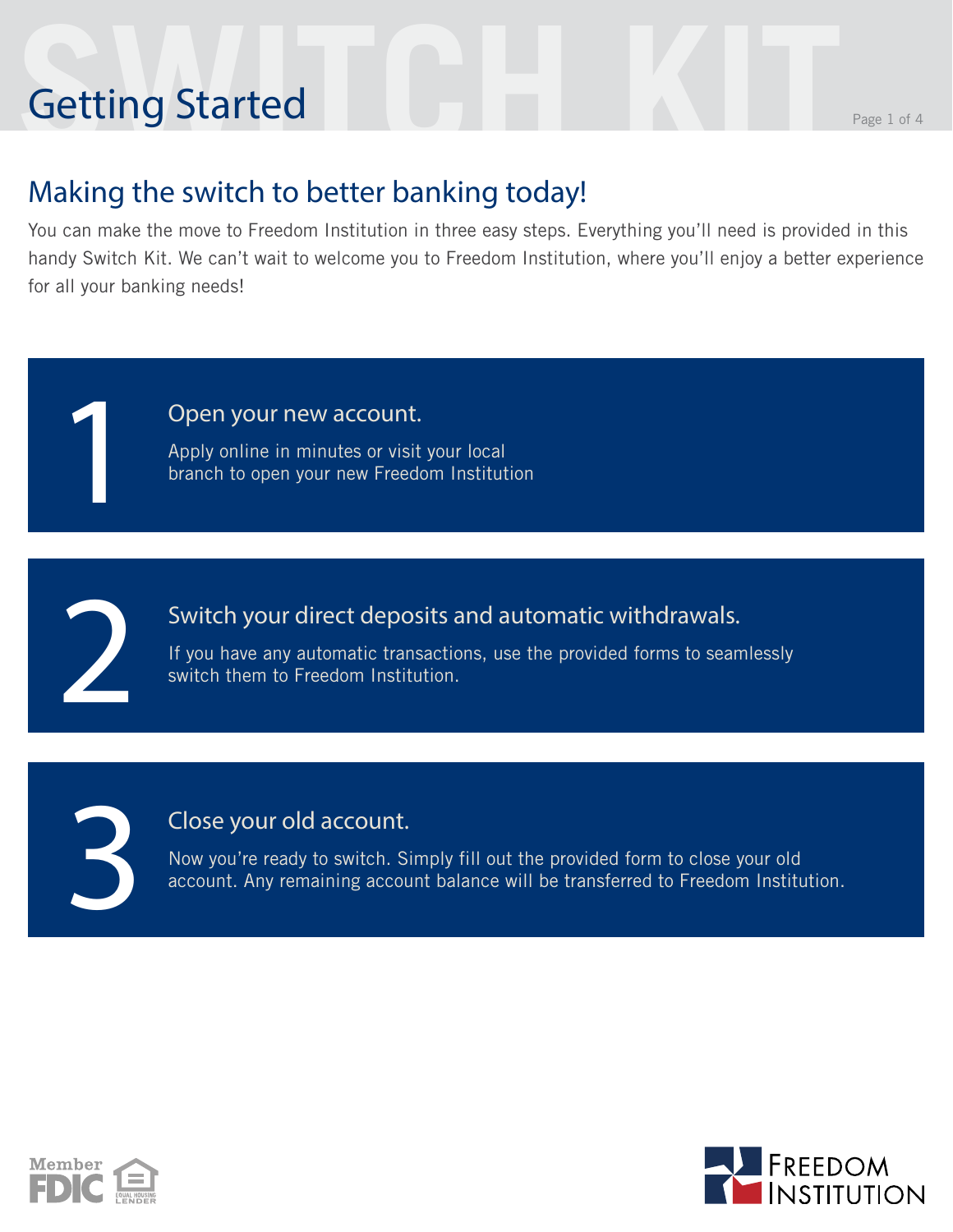### **Direct Deposit Authorization** Page 2 of 4

You can use your keyboard to fill out this form online, or you can print the form and complete it by hand.

Use this form to authorize your employer, retirement and pension funds, or any other agency to deposit your payment directly into your Freedom Institution account. Use one form for each direct deposit.

| Notification of Direct Deposit Authorization Change | <b>Direct Deposit Checklist:</b>                                                            |           |           |                                                                                                   |
|-----------------------------------------------------|---------------------------------------------------------------------------------------------|-----------|-----------|---------------------------------------------------------------------------------------------------|
| Company or Employer:                                |                                                                                             |           |           | Use this list to remember all<br>your direct deposits you need<br>to transfer. These are the most |
| Address:                                            |                                                                                             |           |           | common direct deposits.                                                                           |
| City, State, Zip:                                   |                                                                                             |           |           | Payroll                                                                                           |
| Phone Number:                                       |                                                                                             |           |           | Investments                                                                                       |
| Employee ID:                                        |                                                                                             |           |           | <b>Retirement Plans</b>                                                                           |
| (if applicable)                                     |                                                                                             |           |           | <b>Social Security</b>                                                                            |
|                                                     | Effective immediately, please deposit the net amount of my check to my Freedom              |           |           |                                                                                                   |
| Institution account. I authorize (name of d         |                                                                                             |           |           |                                                                                                   |
|                                                     | to automatically deposit funds into the account below. This authorization shall remain in   |           |           |                                                                                                   |
|                                                     | place until I have submitted a new authorization, or until this authorization is changed or |           |           |                                                                                                   |
| revoked by me in writing.                           |                                                                                             |           |           |                                                                                                   |
| Place an X next to your desired option.             |                                                                                             |           |           |                                                                                                   |
|                                                     | Net amount to Freedom Institution CHECKING                                                  |           |           |                                                                                                   |
| Account #                                           |                                                                                             | Routing # | 123456789 |                                                                                                   |
|                                                     | Net amount to Freedom Institution SAVINGS                                                   |           |           |                                                                                                   |
| Account #                                           |                                                                                             | Routing # | 123456789 |                                                                                                   |
|                                                     |                                                                                             |           |           |                                                                                                   |
| Signature:                                          |                                                                                             |           | Date:     |                                                                                                   |
| Name:                                               |                                                                                             |           |           |                                                                                                   |
| Address:                                            |                                                                                             |           |           |                                                                                                   |
| City, State, Zip:                                   |                                                                                             |           |           |                                                                                                   |
| Phone Number:                                       |                                                                                             |           |           |                                                                                                   |



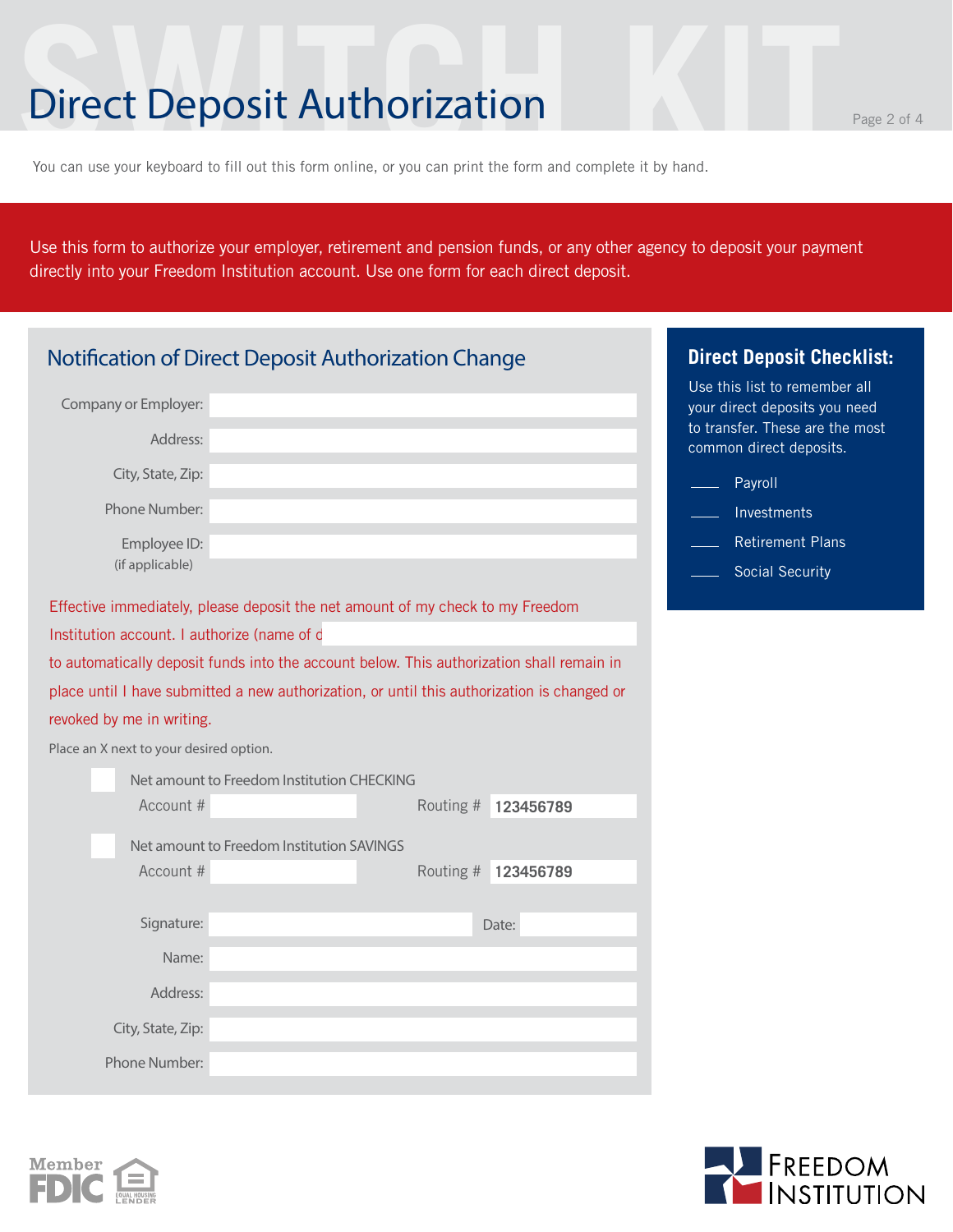#### **Automatic Withdrawal Authorization**

You can use your keyboard to fill out this form online, or you can print the form and complete it by hand.

Use this form to authorize a change to any automatic payment, deductions, or withdrawals from your account. Use one form for each automatic withdrawal. Or, many companies and agencies make it easy to change your account on record online on their website.

|                        | Notification of Withdrawal Authorization Change                                                                                                                                                      | <b>Automatic Withdrawal</b><br><b>Checklist:</b>                  |
|------------------------|------------------------------------------------------------------------------------------------------------------------------------------------------------------------------------------------------|-------------------------------------------------------------------|
| Name of Company:       |                                                                                                                                                                                                      | Use this list to remember all your                                |
| Account Number:        |                                                                                                                                                                                                      | automatic payments you need to<br>transfer. These are some of the |
| Payment Amount:        |                                                                                                                                                                                                      | most commonly used automatic<br>payments.                         |
| Address:               |                                                                                                                                                                                                      | Home Mortgage                                                     |
| City, State, Zip:      |                                                                                                                                                                                                      | Auto Loans                                                        |
| Phone Number:          |                                                                                                                                                                                                      |                                                                   |
|                        |                                                                                                                                                                                                      | <b>Utilities</b>                                                  |
|                        | Please cancel all automatic withdrawals from my old institution:                                                                                                                                     | Insurance                                                         |
| Financial Institution: |                                                                                                                                                                                                      | Cable/Internet                                                    |
| Account #              | Bank Routing #                                                                                                                                                                                       | Gym/Club Memberships                                              |
|                        |                                                                                                                                                                                                      | <b>Credit Cards</b>                                               |
|                        | Please make all future automatic withdrawals from my new institution:                                                                                                                                | Investments                                                       |
| Financial Institution: | <b>Freedom Institution</b>                                                                                                                                                                           | Subscriptions                                                     |
|                        |                                                                                                                                                                                                      | <b>Charity Donations</b>                                          |
| Account #              | Bank Routing #                                                                                                                                                                                       | 123456789                                                         |
|                        |                                                                                                                                                                                                      |                                                                   |
|                        | This authorization will remain in effect until I have submitted to you a new authorization, or until<br>you have been notified by me in writing that this authorization has been changed or revoked. |                                                                   |
| Signature:             | Date:                                                                                                                                                                                                |                                                                   |
| Name:                  |                                                                                                                                                                                                      |                                                                   |
|                        |                                                                                                                                                                                                      |                                                                   |
| Address:               |                                                                                                                                                                                                      |                                                                   |
| City, State, Zip:      |                                                                                                                                                                                                      |                                                                   |
| Phone Number:          |                                                                                                                                                                                                      |                                                                   |